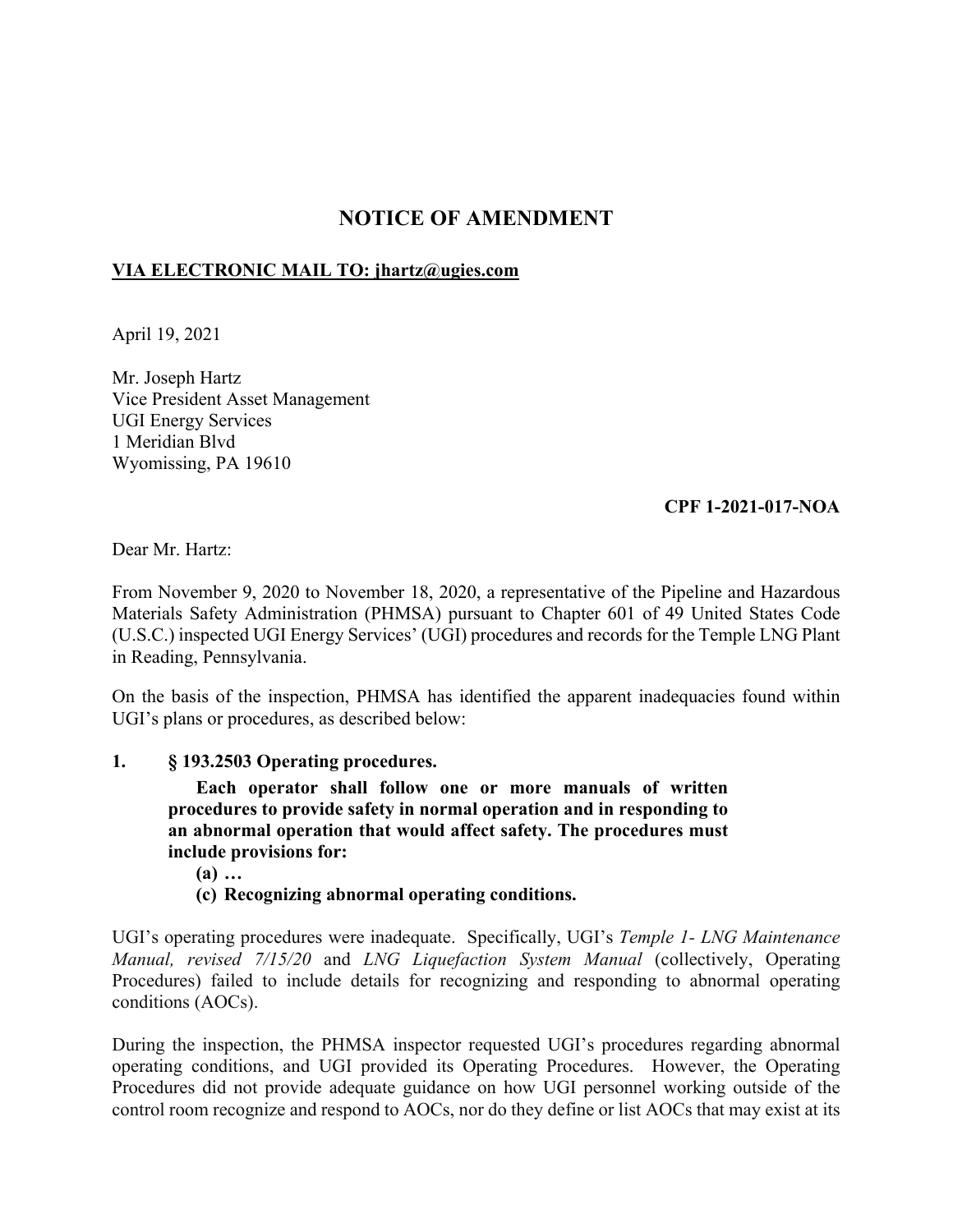LNG plant.

When the PHMSA inspector requested if there were additional procedures or guidance related to recognizing AOCs, UGI stated there was no further procedures.

Therefore, UGI failed to include details in its manuals of written procedures for recognizing AOCs in accordance with  $\S 193.2503(c)$ . UGI must revise its procedures to include provisions for recognizing AOCs.

#### **2. § 193.2509 Emergency procedures.**

**(a) …** 

**(b) To adequately handle each type of emergency identified under paragraph (a) of this section and each fire emergency, each operator must follow one or more manuals of written procedures. The procedures must provide for the following:** 

**(1) Coordinating with appropriate local officials in preparation of an emergency evacuation plan, which sets forth the steps required to protect the public in the event of an emergency, including catastrophic failure of an LNG storage tank.** 

UGI's emergency procedures were inadequate. Specifically, UGI's *LNG Emergency Procedures Manual* and *Asset Emergency Response Plan, revised 10/01/20* failed to provide details for coordinating with appropriate local officials in preparation of an emergency evacuation plan, which sets forth the steps required to protect the public in the event of an emergency, including catastrophic failure of an LNG storage tank.

During the inspection, the PHMSA inspector requested UGI's procedures regarding coordination with local officials in preparation of an emergency evacuation plan. UGI provided its *Emergency Procedures Manual* and *Asset Emergency Response Plan* related to emergency types/actions and pointed to the following sections of their manuals, which failed to demonstrate compliance.

The *Asset Emergency Response Plan, revised 10/01/20,* Page 5, stated in part, "The purpose of this Emergency Response Plan (ERP) is to provide consistent policies and procedures to manage an emergency effectively. This plan will assist in protecting the lives and health of the public and UGI Energy Services (UGIES) employees. This plan will provide guidance to protect and minimize damage to company property in the event of an emergency and provide protective measures to ensure minimal impact to the surrounding community during an emergency."

The *LNG Emergency Procedures Manual Section 2.4* stated in part, "UGI supervisory personnel shall coordinate with local officials keeping them advised of the location of the plant fire control equipment, the potential hazards at the plant, and the status of each emergency."

These written procedures did not provide specific details for coordinating with appropriate local officials in preparing emergency evacuation plans, nor did it discuss contents of emergency evaluation plans to include steps required to protect the public in the event of an emergency, including catastrophic failure of an LNG storage tank.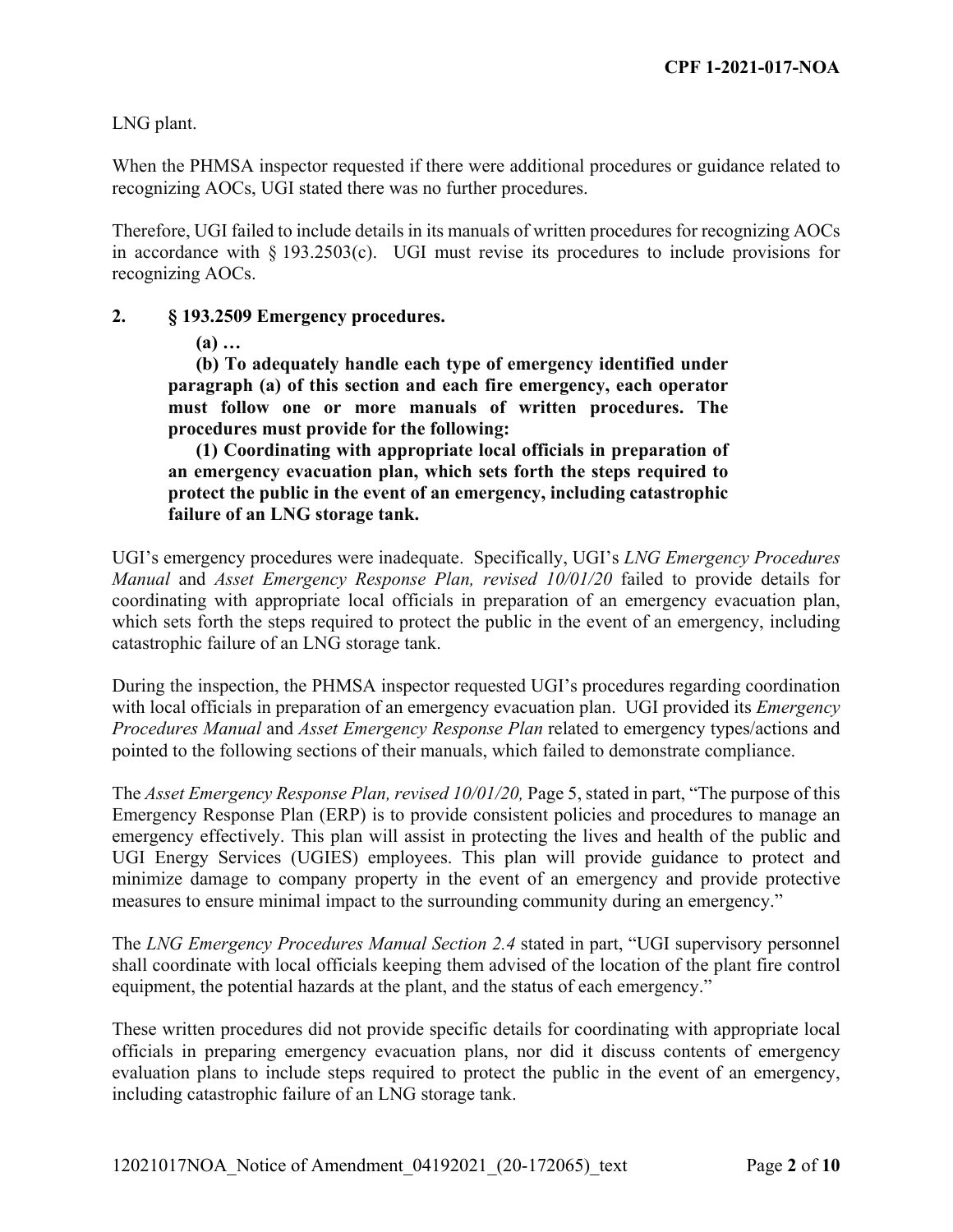When the PHMSA inspector requested if there were additional procedures or guidance related to coordination with local officials in preparation of emergency evacuation plans, UGI did not provide any additional information or response.

Therefore, UGI failed to provide details for coordinating with appropriate local officials in preparation of an emergency evacuation plan in accordance with § 193.2509(b)(3). UGI must revise its *LNG Emergency Procedures Manual* and *Asset Emergency Response Plan* to address this requirement.

#### **3. § 193.2509 Emergency procedures.**

**(a) …** 

**(b) To adequately handle each type of emergency identified under paragraph (a) of this section and each fire emergency, each operator must follow one or more manuals of written procedures. The procedures must provide for the following:** 

**(1) …** 

### **(4) Cooperating with appropriate local officials in evacuations and emergencies requiring mutual assistance…**

UGI's emergency procedures were inadequate. Specifically, UGI's *LNG Emergency Procedures Manual* failed to require cooperating with appropriate local officials in evacuations and emergencies requiring mutual assistance.

During the inspection, the PHMSA inspector requested UGI's procedures addressing § 193.2509(b)(4), and UGI provided its *Emergency Procedures Manual*. The *Emergency Procedures Manual* stated in Section 2.4, "UGI supervisory personnel shall coordinate with local officials keeping them advised of the location of the plant fire control equipment, the potential hazards at the plant, and the status of each emergency."

However, the written procedure did not provide any details or guidance related to the cooperation with local officials in evacuations and emergencies requiring mutual assistance. The *Emergency Procedures Manual* also failed to define or mention any activity or requirement related to providing mutual assistance.

When the PHMSA inspector asked UGI if there were further written procedures regarding mutual assistance, UGI stated there were no specific requirements in their procedures on mutual assistance events during evacuations and emergencies.

Therefore, UGI failed to have emergency procedures which require cooperating with appropriate local officials in evacuations and emergencies requiring mutual assistance in accordance with § 193.2509(b)(4). UGI must revise its *Emergency Procedures Manual* to include details addressing this requirement.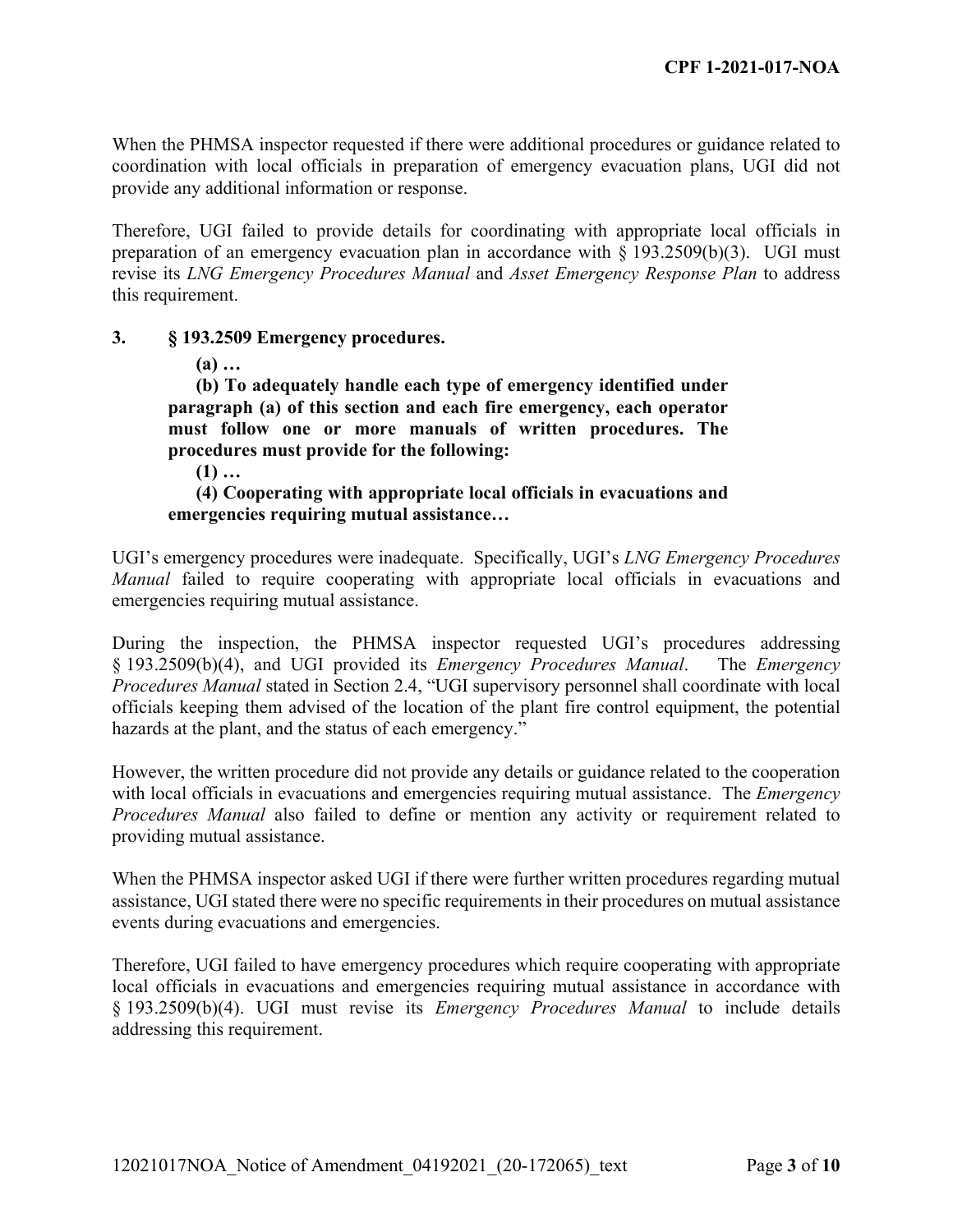**4. § 193.2605 Maintenance procedures.** 

**(a) …** 

**(b) Each operator shall follow one or more manuals of written procedures for the maintenance of each component, including any required corrosion control. The procedure must include:** 

**(1) The details of the inspections or tests determined under paragraph (a) of this section and their frequency of performance; and…** 

UGI's maintenance procedures were inadequate. Specifically, UGI's *LNG Truck Transfer System Manual, dated 7/10/19* and *Temple 1-LNG Maintenance Manual, dated 7/15/20* (collectively, Transfer Hose Procedures) failed to provide details regarding testing of transfer hoses once each calendar year, but with intervals not exceeding 15 months, to the maximum pump pressure or relief valve setting in accordance with  $\S 193.2621(a)$ .

Section 193.2621(a) states:

Hoses used in LNG or flammable refrigerant transfer systems must be:

maximum pump pressure or relief valve setting; (a) Tested once each calendar year, but with intervals not exceeding 15 months, to the

During the inspection, the PHMSA inspector requested UGI's procedure regarding testing and inspection of transfer hoses. UGI provided its Transfer Hose Procedures related to Temple I, as this is the only area with a truck transfer system. The *Temple 1-LNG Maintenance Manual, dated 7/15/20,* Sections 2.E. Trucking System and 2.F. Truck Rack Expansion System included a requirement for a truck transfer hose pressure test to be performed at a 12-month frequency. However, the Transfer Hose Procedures did not provide a procedure requiring that each transfer hose must be tested to the maximum pump pressure or relief valve setting, or any details on how the truck transfer hose pressure test is performed.

When the PHMSA inspector requested additional information related to testing of transfer hoses, UGI did not provide any additional information or response.

Therefore, UGI failed to include details in its written procedures that transfer hoses must be tested once each calendar year, but with intervals not exceeding 15 months, to the maximum pump pressure or relief valve setting in accordance with § 193.2621(a), as required by §193.2605(b). UGI must revise its Transfer Hose Procedures to include a detailed procedure for testing transfer hoses in accordance with § 193.2621(a).

# **5. § 193.2605 Maintenance procedures.**

**(a) …** 

**(b) Each operator shall follow one or more manuals of written procedures for the maintenance of each component, including any required corrosion control. The procedure must include:** 

**(1) The details of the inspections or tests determined under paragraph (a) of this section and their frequency of performance; and…**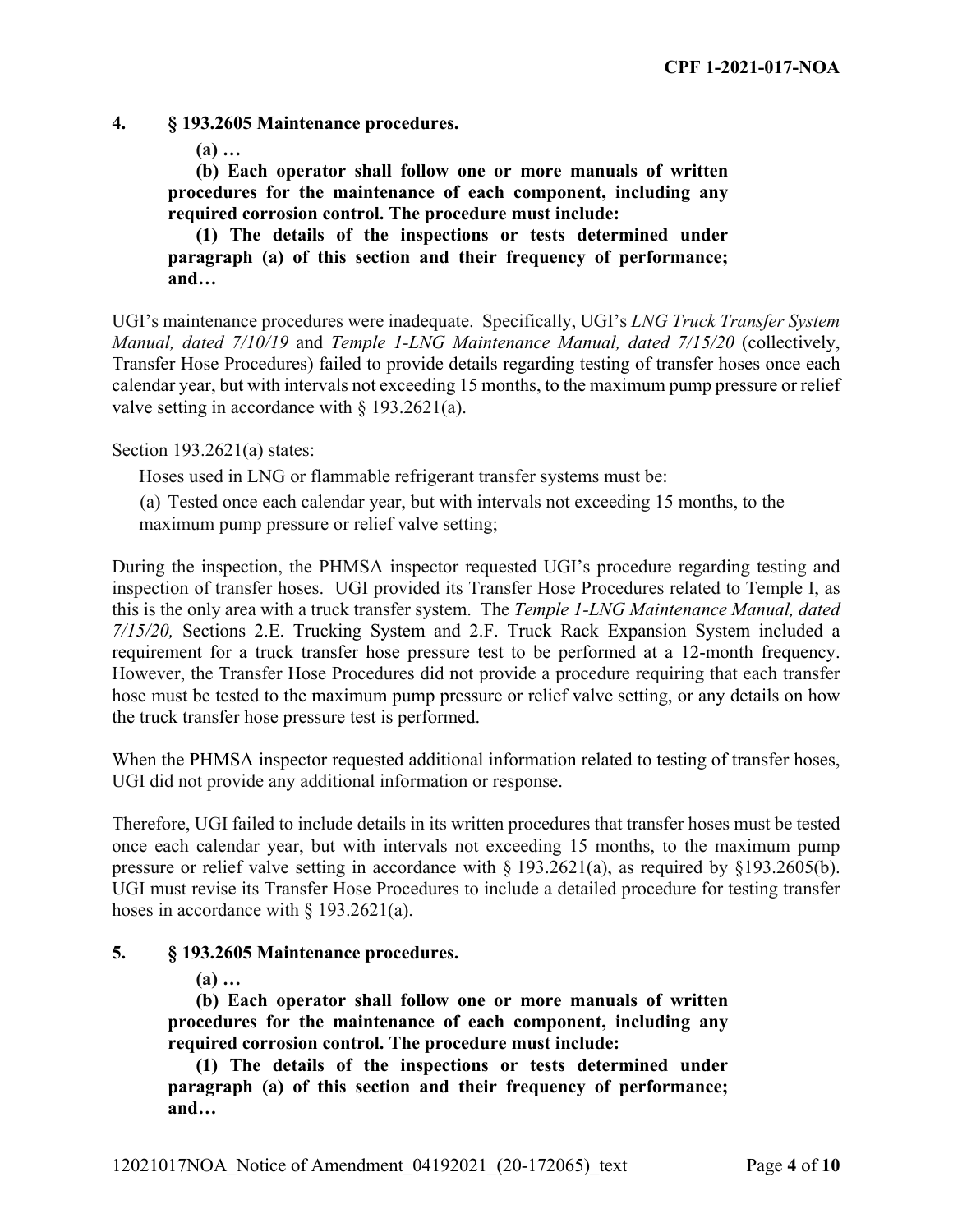UGI's maintenance procedures were inadequate. Specifically, UGI's *Temple 1-LNG Maintenance Manual, dated 7/15/20* and *Temple II Tank and Sendout System Operations Manual, dated 10/17/19* failed to address how it monitors for internal corrosion in accordance with the requirements of  $\S$  193.2635(e).

Section 193.2635(e) states:

Corrosion protection provided as required by this subpart must be periodically monitored to give early recognition of ineffective corrosion protection, including the following, as applicable:

…

(e) If a component is protected from internal corrosion, monitoring devices designed to detect internal corrosion, such as coupons or probes, must be located where corrosion is most likely to occur. However, monitoring is not required for corrosion resistant materials if the operator can demonstrate that the component will not be adversely affected by internal corrosion during its service life. Internal corrosion control monitoring devices must be checked at least two times each calendar year, but with intervals not exceeding 7 1/2 months.

 *Tank and Sendout System Operations Manual.* During the inspection, the PHMSA inspector requested UGI's procedure regarding internal corrosion monitoring. UGI provided its *Temple 1-LNG Maintenance Manual* and *Temple II* 

The *Temple 1-LNG Maintenance Manual,* procedure MP-45 Corrosion Protection, stated in part, "Per CFR Part 193.2636, WEG<sup>1</sup> sampling and testing is to be conducted on a 6-month interval and not to exceed 7-months" …and that the protection systems are the "Corrosion inhibitors contained within WEG and lube oil fluid."

The *Temple 1-LNG Maintenance Manual*, however, referenced a non-existent code citation from CFR Part 193.

The *Temple II Tank and Sendout System Operations Manual,* procedure MP-1110 stated in part, "The WEG should be checked on an annual basis for the following attributes % glycol, PH, Corrosion inhibitor…"

The *Temple 1-LNG Maintenance Manual, dated 7/15/20* and *Temple II Tank and Sendout System Operations Manual, dated 10/17/19* failed to mention which components are subject to internal corrosive attack and how they are protected from internal corrosion. Additionally, the Procedures failed to describe UGI's internal corrosion monitoring device requirements, including details such as where they are required or if any protected components utilizing corrosion resistant materials are excepted from monitoring.

When the PHMSA inspector asked for additional information regarding internal corrosion monitoring, UGI stated the CFR reference was outdated, however the WEG testing is conducted.

Therefore, UGI failed to include details in its written Procedures for Temple I and Temple II regarding internal corrosion monitoring in accordance with  $\S$  193.2635(e), as required by

 $\overline{a}$ 

<sup>1</sup> Water-Ethylene Glycol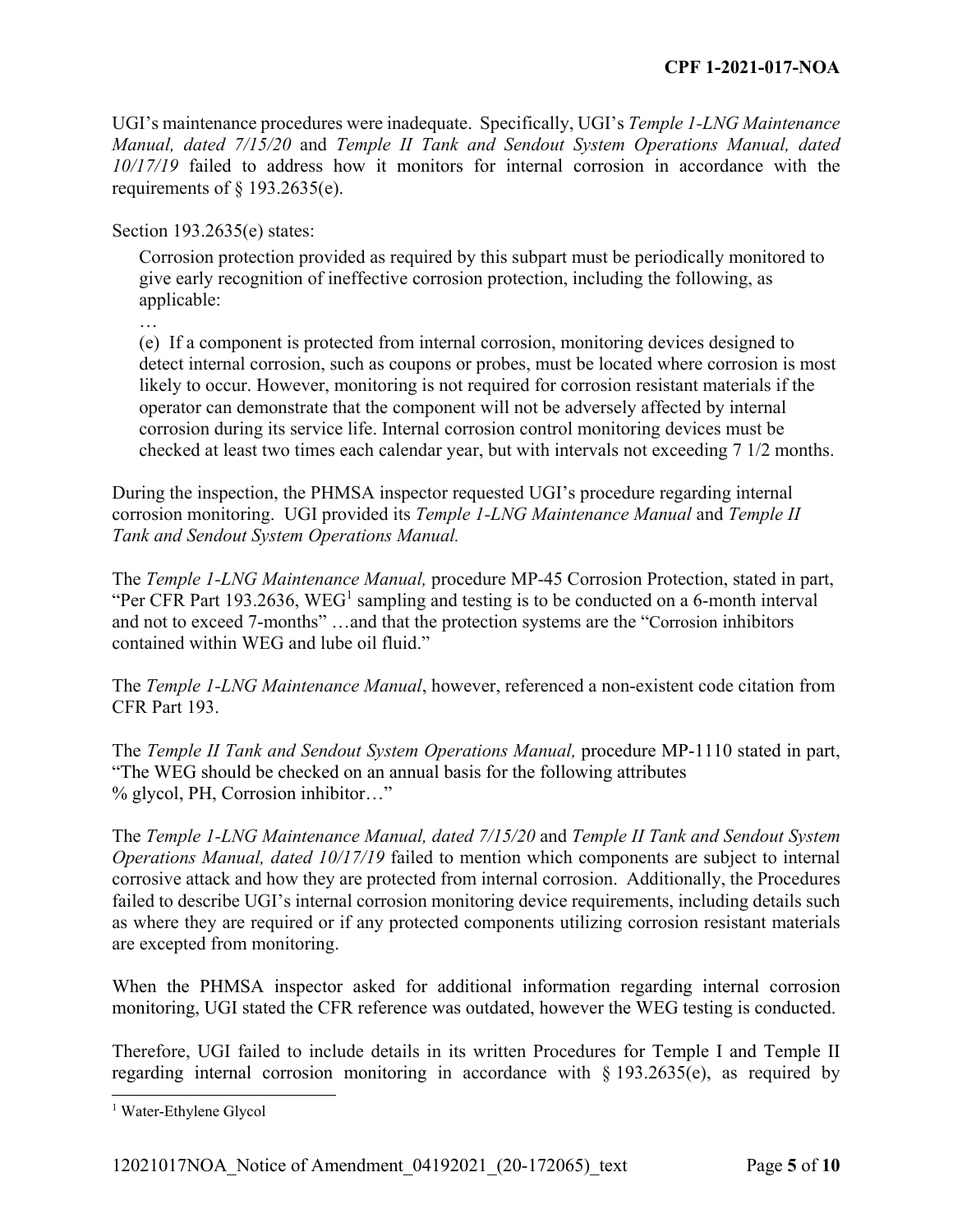$\S$  193.2605(b). UGI must revise its procedures to address  $\S$  193.2635(e).

#### **6. § 193.2605 Maintenance procedures.**

**(a) …** 

**(b) Each operator shall follow one or more manuals of written procedures for the maintenance of each component, including any required corrosion control. The procedure must include:** 

**(1) The details of the inspections or tests determined under paragraph (a) of this section and their frequency of performance; and…** 

UGI's maintenance procedures were inadequate. Specifically, UGI's *Temple 1-LNG Maintenance Manual, dated 7/15/20* and *Temple II Tank and Sendout System Operations Manual, dated 10/17/19* failed to provide adequate guidance requiring each auxiliary power source to be tested annually for capacity in accordance with § 193.2613.

Section 193.2613 states:

Each auxiliary power source must be tested monthly to check its operational capability and tested annually for capacity. The capacity test must take into account the power needed to start up and simultaneously operate equipment that would have to be served by that power source in an emergency.

During the inspection, the PHMSA inspector requested UGI's procedure regarding auxiliary power sources. The *Temple 1-LNG Maintenance Manual* Procedure stated in part (emphasis added):

The Temple I facility's temporary auxiliary power source is provided by a CUMMINS 500 DFEK SPEC F, diesel fueled generator. The generator has a load capacity of 500KW for the facility's 480 VAC service. Load is transferred to the generator by way of an automatic transfer switch.

Frequency: Operational Test – Monthly

**Capacity Load Test – Annually** 

…

B. Capacity Load Test

Note: **The following procedure only needs to be performed if a commercial power outage has not occurred in the prior 12-months**.

Similarly, the *Temple II Tank and Sendout System Operations Manual* Procedure Section 15.51 stated in part (emphasis added):

General: The Temple II facility's standby power source is provided by Kawasaki GPS4000 natural gas turbine generator. The generator has a load capacity of 3.2MW for the facility's 4160V service.

Frequency:

Operational Test – Monthly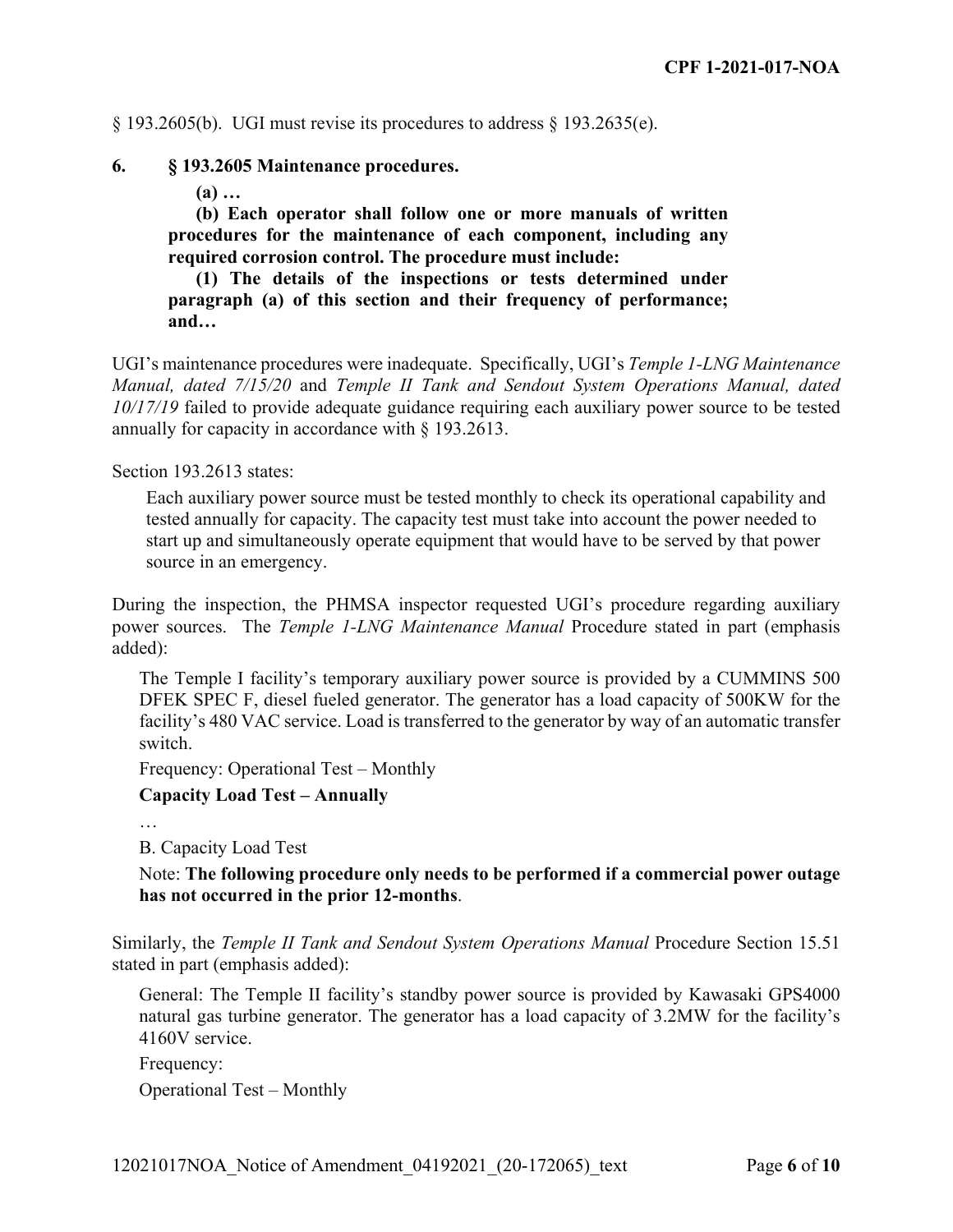# **Capacity Load Test – Annually**

…

C. Capacity Load Test

# Note: **The following procedure only needs to be performed if a commercial power outage requiring the generator's operation has not occurred in the prior 12-months**.

The Auxiliary Power Procedures did not provide an adequate process that ensures that each auxiliary power source is tested annually for capacity, with the capacity test taking into account the power needed to start up and simultaneously operate equipment that would have to be served by that power source in an emergency. A commercial power outage resulting in the generator's operation may not provide an adequate test of the capacity of the power source as described in § 193.2613.

Therefore, UGI failed to include adequate details in its written maintenance procedures that each auxiliary power source is to be tested annually for capacity in accordance with § 193.2613, as required by § 193.2605(b). UGI must revise its procedures to require annual capacity testing of auxiliary power sources, and for the capacity testing to account for the specific requirements of § 193.2613.

#### **7. § 193.2605 Maintenance procedures.**

**(a) …** 

**(b) Each operator shall follow one or more manuals of written procedures for the maintenance of each component, including any required corrosion control. The procedure must include:** 

**(1) The details of the inspections or tests determined under paragraph (a) of this section and their frequency of performance; and…** 

UGI's maintenance procedures were inadequate. Specifically, UGI's *Temple II Tank and Sendout System Operations Manual, dated 10/17/19* failed to provide details regarding fire protection inspection frequencies for Temple II facilities, in accordance with  $\S$  193.2619(c)(2).

Section 193.2619(c)(2) states:

(c) Control systems in service, but not normally in operation, such as relief valves and automatic shutdown devices, and control systems for internal shutoff valves for bottom penetration tanks must be inspected and tested once each calendar year, not exceeding 15 months, with the following exceptions:

(2) Control systems that are intended for fire protection must be inspected and tested at regular intervals not to exceed 6 months.

During the inspection, the PHMSA inspector requested UGI's procedure regarding control systems meeting the requirements of  $\S$  193.2619(c)(2). UGI provided its procedures regarding control systems for Temple II facilities.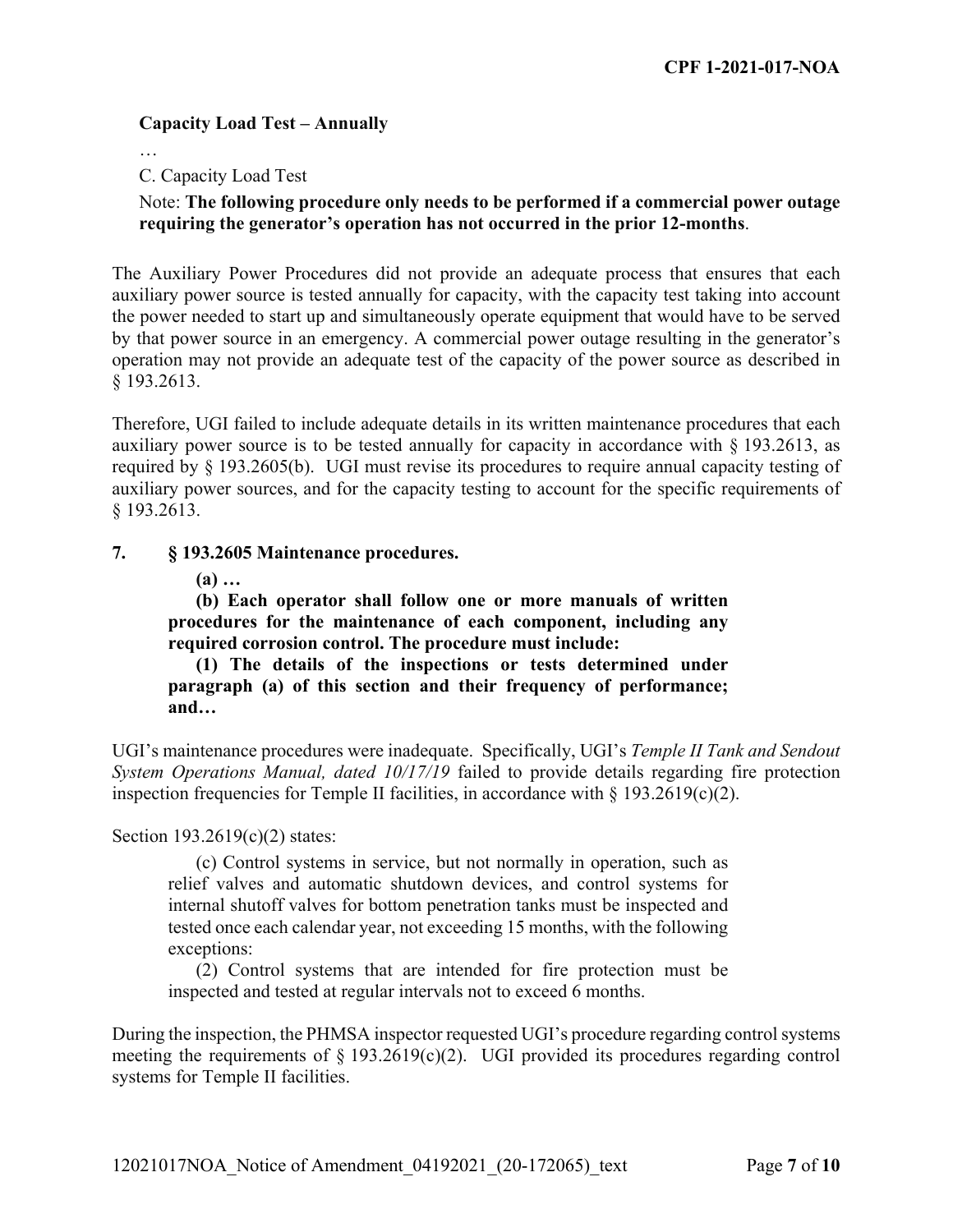The *Temple II Tank and Sendout System Operations Manual,* Procedure MP-1055 Fire Detection/Fire Protection Test and Inspection, included a process for testing its Detronics fire detection system. However, these procedures did not provide any details or guidance requiring that control systems intended for fire protection must be inspected and tested at regular intervals not to exceed 6 months. When the PHMSA inspector asked if this information was contained in any UGI procedures, UGI provided *Table 15.2.3 Temple II Sendout System Maintenance.*  However, this document was not incorporated or referenced in any UGI Procedures, nor did it appear to address inspection frequencies for all control systems intended for fire protection.

Therefore, UGI failed to include details in its written procedures for Temple II facilities that control systems intended for fire protection must be inspected and tested at regular intervals not to exceed 6 months in accordance with § 193.2619(c)(2), as required by § 193.2605(b). UGI must revise its procedures to provide details for fire protection control system inspection frequencies for its Temple II facilities.

#### **8. § 193.2605 Maintenance procedures.**

**(a) …** 

**(b) Each operator shall follow one or more manuals of written procedures for the maintenance of each component, including any required corrosion control. The procedure must include:** 

**(1) The details of the inspections or tests determined under paragraph (a) of this section and their frequency of performance; and…** 

UGI's maintenance procedures were inadequate. Specifically, UGI's *Temple 1-LNG Maintenance Manual, dated 7/15/20* and *Temple II Tank and Sendout Systems Operations Manual, dated 10/17/19* failed to provide details on inspecting LNG storage tank Temple T-II in accordance with § 193.2623.

Section 193.2623 states:

Each LNG storage tank must be inspected or tested to verify that each of the following conditions does not impair the structural integrity or safety of the tank:

(a) Foundation and tank movement during normal operation and after a major meteorological or geophysical disturbance.

- (b) Inner tank leakage.
- (c) Effectiveness of insulation.
- (d) Frost heave.

During the inspection, the PHMSA inspector requested UGI's procedure regarding inspecting LNG storage tanks. UGI provided the written Tank Procedures related to Temple I and Temple II LNG storage tanks.

The *Temple II Tank and Sendout Systems Operations Manual,* Section 15.1, General stated in part, "In addition to the normal maintenance procedure, all LNG personnel shall note and report in writing: Any abnormal ground movements that might impair the structural integrity, or reliability the LNG-tank or plant piping systems.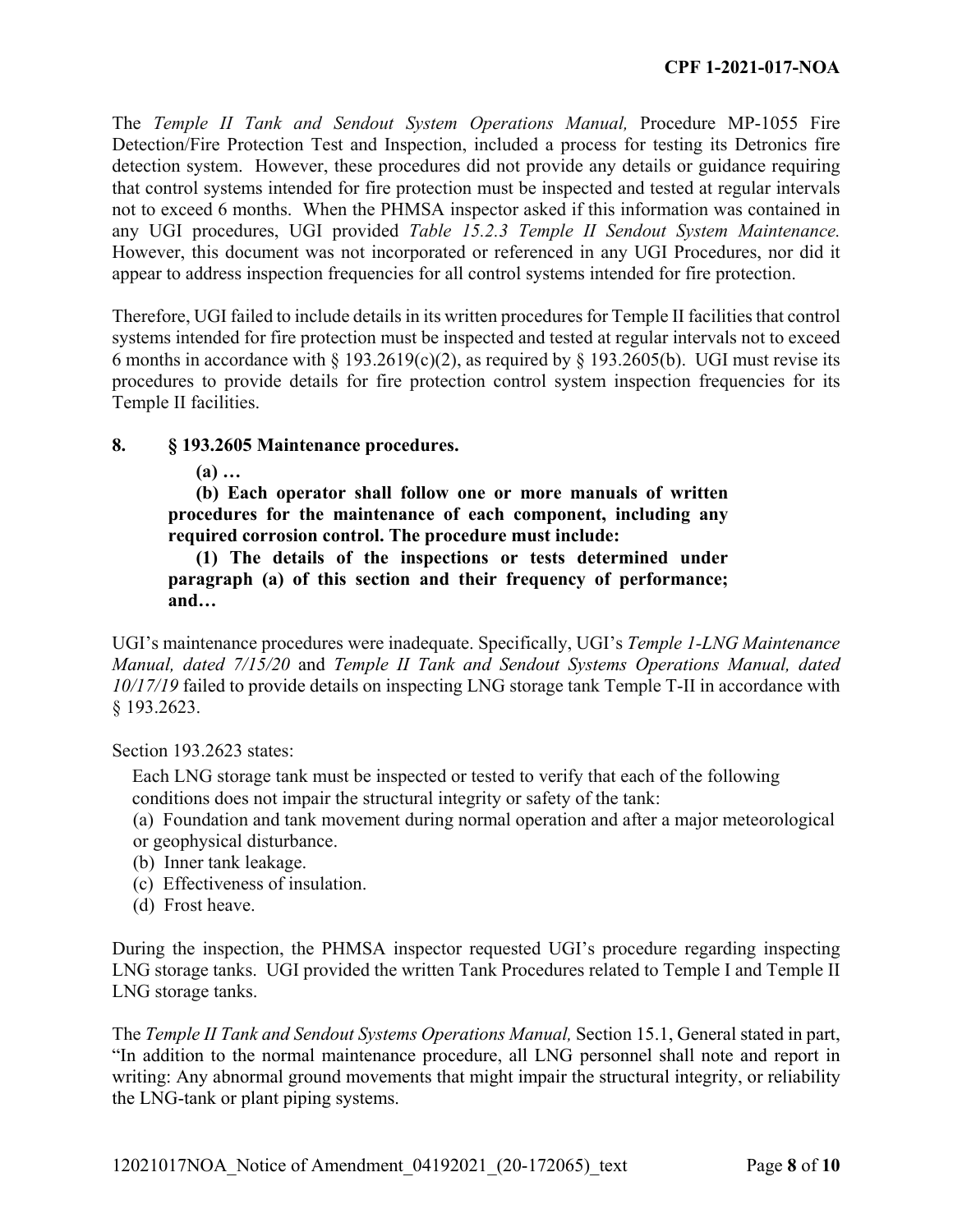-Any malfunction that exposes process piping or vessels or the LNG-tank to an overpressure condition (beyond maximum operating pressure plus allowable build-up). -Any leak of gas or LNG from piping or vessels.

-Any condition such as inner-tank leakage, ineffective insulation, or frost heave that impairs the structural integrity of the LNG tank."

However, the Procedures did not provide any details or guidance on how UGI inspects or tests Temple Tank T-II for inner tank leakage, effectiveness of insulation and frost heave.

 processes or procedures for these inspections or tests because it is a concrete walled tank. However, Section 193.2623 does not provide exception for concrete walled tanks. When the PHMSA inspector asked UGI about the related Procedure, UGI stated that there are no

Therefore, UGI failed to include details in its written procedures on inspecting or testing LNG storage tank Temple T-II, as required by § 193.2605(b). UGI must revise its procedures to include a process for inspecting or testing Temple T-II in accordance with § 193.2623.

# **9. § 193.2605 Maintenance procedures.**

**(a) …** 

**(b) Each operator shall follow one or more manuals of written procedures for the maintenance of each component, including any required corrosion control. The procedure must include:** 

**(1) …** 

**(2) A description of other actions necessary to maintain the LNG plant according to the requirements of this subpart.** 

UGI's maintenance procedures were inadequate. Specifically, UGI's *Temple 1-LNG Maintenance Manual, dated 7/15/20* failed to include details that the LNG plant grounds must be free from rubbish, debris, and other material which present a fire hazard in accordance with § 193.2607(b).

Section 193.2607(b) states:

LNG plant grounds must be free from rubbish, debris, and other material which present a fire hazard. Grass areas on the LNG plant grounds must be maintained in a manner that does not present a fire hazard.

During the inspection, the PHMSA inspector requested UGI's procedures regarding their process to maintain the facility to be free from the presence of foreign material and debris. UGI provided its *Temple 1-LNG Maintenance Manual, dated 7/15/20*, which failed to indicate any such requirement.

When the PHMSA inspector requested if there were additional procedures or guidance related to maintaining the facility free from the presence of foreign material and debris, UGI did not provide any additional information or response.

Therefore, UGI failed to include details in its written procedures that the LNG plant grounds must be free from rubbish, debris, and other material which present a fire hazard in accordance with